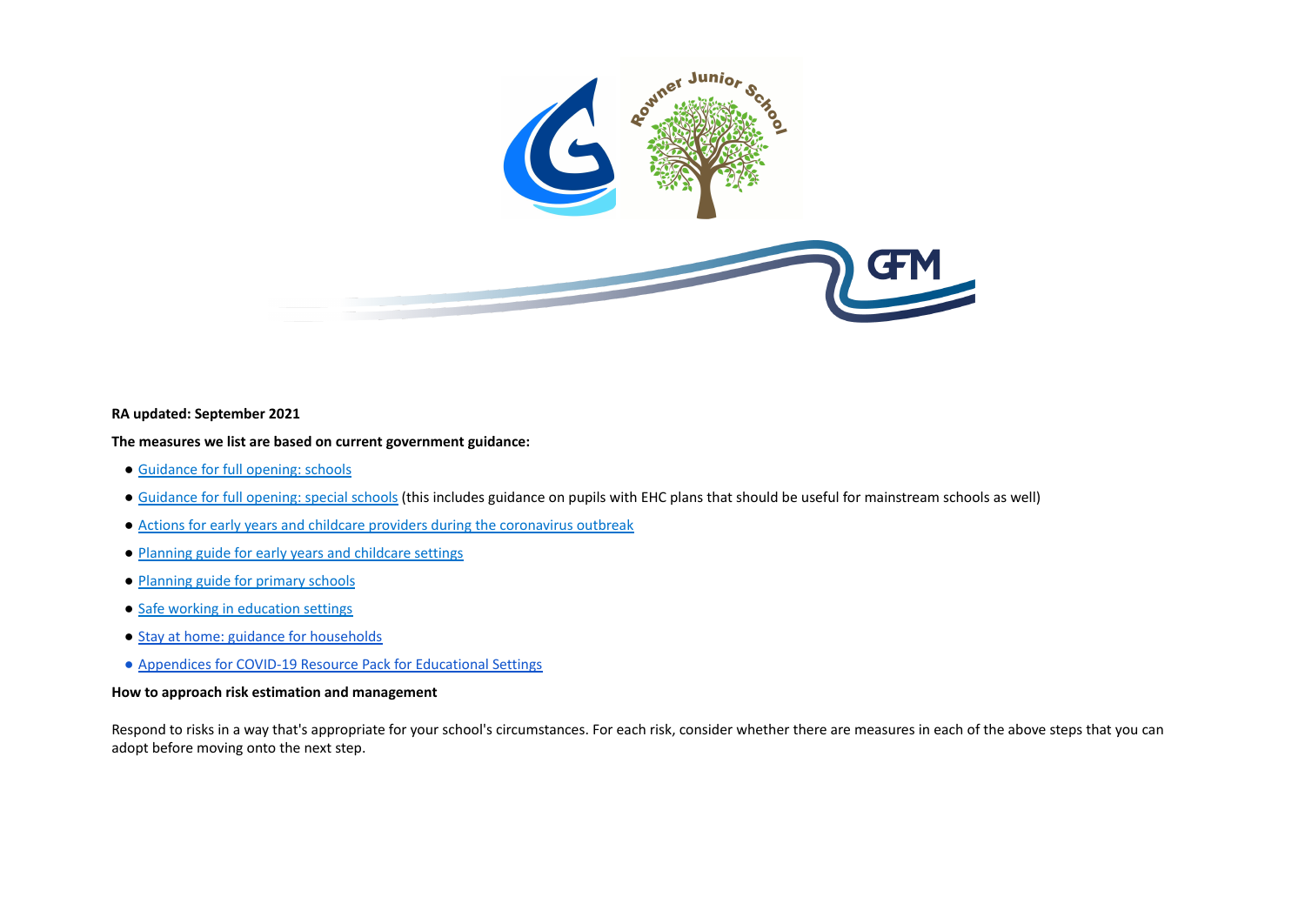# **Co-VID 19 Risk Assessment**

Gomer and Rowner Junior Schools have active arrangements in place to monitor that the controls are:

- Effective
- Working as planned
- Updated appropriately considering any issues identified and changes in public health advice
- Enable open dialogue with staff and close working with GFM personnel e.g. GFM Health and Safety Officer. We recognise that by working together, the safest possible outcome can be achieved.

#### **To support the operation of our site we:**

- Have updated staff protocols
- Inducted new members of staff
- Have increased avail;able onsite resources e.g. PPE and handwashing to serve the numbers on site
- Implemented LFT for staff

## **Our Main Control Measures**

- Ensure good hygiene for everyone.
- Maintain appropriate cleaning regimes.
- Keep occupied spaces well ventilated.
- Follow public health advice on testing, self-isolation and managing confirmed cases of COVID-19.
- Manage the curriculum in order that the whole school can space e.g. bubbled assemblies, slight staggered timings for schoolday and lunch etc
- Informing stakeholders that wearing a mask is a personal choice but wearing one helps to keep the community safe

#### **Re-introduction of additional measures**

As per government guidelines, if infection rate at school are high additional measures may be implemented if advised by public health. These *could* include re-introduction of class bubbles, social distancing within the school building, the wearing of face masks in communal spaces.

#### **RAG rate control measures**

Each control measure is colour coded in the appropriate colour, to make it clear how prepared we are for each measure being in place for the autumn term.

- Red: this measure cannot be put in place in our school
- Amber: this measure isn't in place yet, but actions are in place to address
- Green: this measure is already in place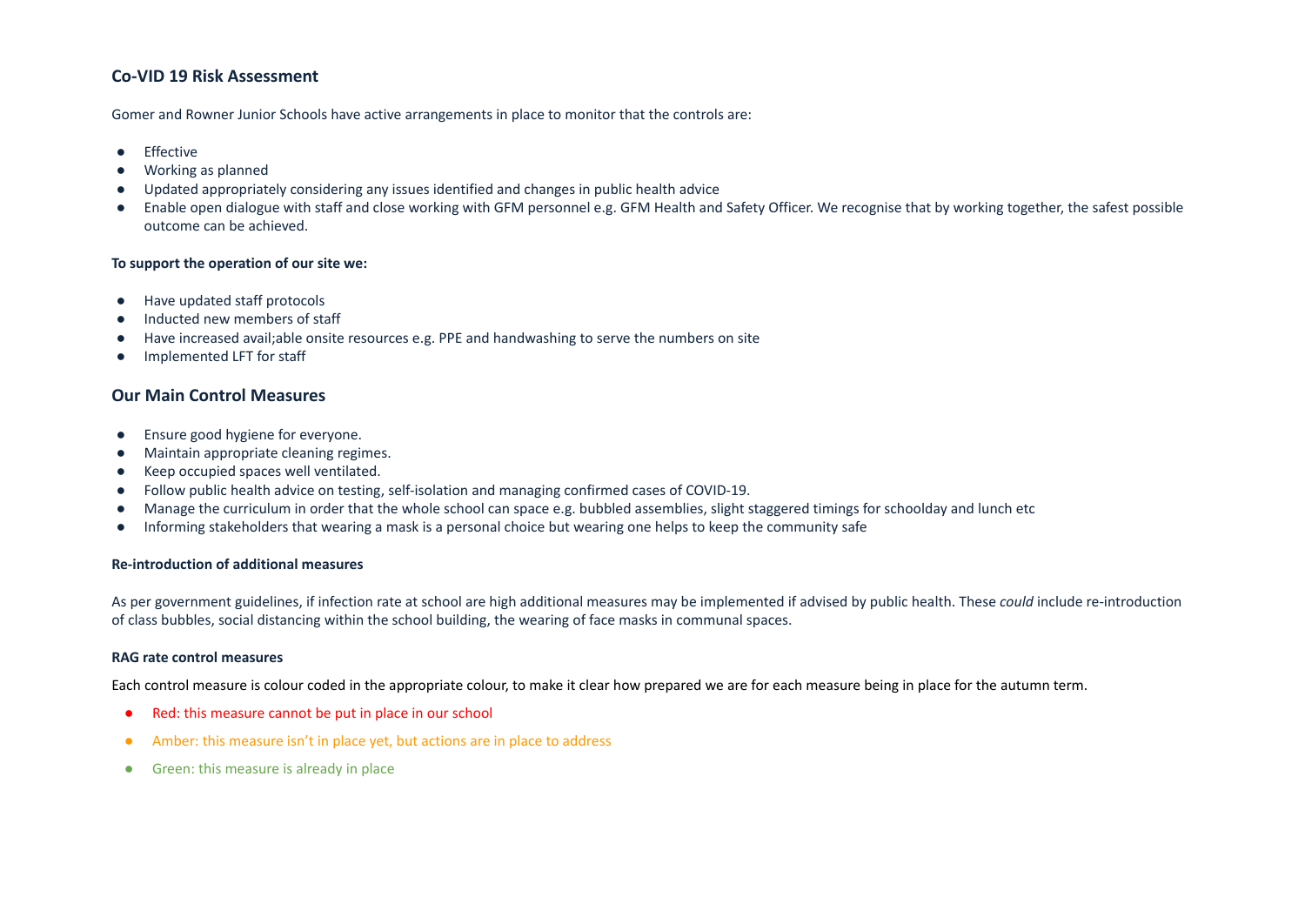| <b>HAZARD</b>                | WHO MIGHT BE<br><b>HARMED</b>                                                                                           | CONTROLS TO BE PUT IN PLACE                                                                                                                                                                                                                                                                                                                                                                                                                                                                                                                                                                                                                                                                                                                                                                                                                                                                                                                                                                                                                                                                                                                                                                                                                                                                           | <b>ADDITIONAL NOTES</b>                                                                                                                                                                                                                                                     |
|------------------------------|-------------------------------------------------------------------------------------------------------------------------|-------------------------------------------------------------------------------------------------------------------------------------------------------------------------------------------------------------------------------------------------------------------------------------------------------------------------------------------------------------------------------------------------------------------------------------------------------------------------------------------------------------------------------------------------------------------------------------------------------------------------------------------------------------------------------------------------------------------------------------------------------------------------------------------------------------------------------------------------------------------------------------------------------------------------------------------------------------------------------------------------------------------------------------------------------------------------------------------------------------------------------------------------------------------------------------------------------------------------------------------------------------------------------------------------------|-----------------------------------------------------------------------------------------------------------------------------------------------------------------------------------------------------------------------------------------------------------------------------|
| Lack of<br>information       | Community                                                                                                               | All stakeholders have access to information to understand how to help keep themselves safe at school.<br>School working closely with Trust H&S leads.<br>Open Door policy to discuss matters to seek clarity.                                                                                                                                                                                                                                                                                                                                                                                                                                                                                                                                                                                                                                                                                                                                                                                                                                                                                                                                                                                                                                                                                         | Scripts for Admin<br>teams to signpost<br>parents carers to<br>relevant agency.                                                                                                                                                                                             |
| Contact with<br>coronavirus. | Staff<br>١e<br>Pupils<br>$\bullet$<br>Parent/visitors<br>$\bullet$<br>Visitors<br>$\bullet$<br>Contractors<br>$\bullet$ | Everyone will be directed not to come into school if they need to self-isolate under current guidance and<br>engage with testing and encouraged to access testing and engage with the NHS est and Trace process.<br>When an individual develops COVID-19 symptoms or has a positive test<br>Pupils, staff and other adults should follow public health advice on when to self-isolate and what to do.<br>They should not come into school if they have symptoms, have had a positive test result or other reasons<br>requiring them to stay at home due to the risk of them passing on COVID-19 (for example, they are<br>required to quarantine).<br>https://www.gov.uk/government/publications/actions-for-schools-during-the-coronavirus-outbreak/school<br>s-covid-19-operational-guidance                                                                                                                                                                                                                                                                                                                                                                                                                                                                                                        | All visitors to<br>reminded of site<br>protocols before<br>arriving on site. If not<br>possible, staff to be<br>'inducted' on arrival.                                                                                                                                      |
|                              |                                                                                                                         | If a symptomatic person comes into school, they will be sent home immediately or isolated until they can<br>be picked up. They will be isolated in a well ventilated space - see this guidance for help with this.<br>In the case of a symptomatic pupil who needs to be supervised before being picked up:<br>• If a distance of 2m can't be maintained, supervising staff will wear a fluid-resistant surgical mask<br>• If contact is necessary, supervising staff will also wear disposable gloves and a disposable apron<br>• If there's a risk of splashing to the eyes, such as from coughing, spitting or vomiting, supervising staff<br>will also wear eye protection<br>Supervising staff will wash their hands thoroughly for 20 seconds after the pupil has been picked up.<br>If the school becomes aware that a pupil or a staff member has tested positive for coronavirus we will<br>assess the situation, on a case by case basis, by adhering to current guidelines to ensure relevant parties<br>are informed and best represented. Any close contacts of a positive case should engage and follow advice<br>from track and trace.<br>In most cases, parents and carers will agree that a pupil with symptoms should not attend the school, given<br>the potential risk to others. | Will inform the<br>persons of the<br>protocol for<br>contacting Test and<br>Trace and reporting<br>the results. This<br>process and protocols<br>have already been<br>successfully used<br>throughout the<br>pandemic.<br>Close attention to<br>cleaning of school<br>site. |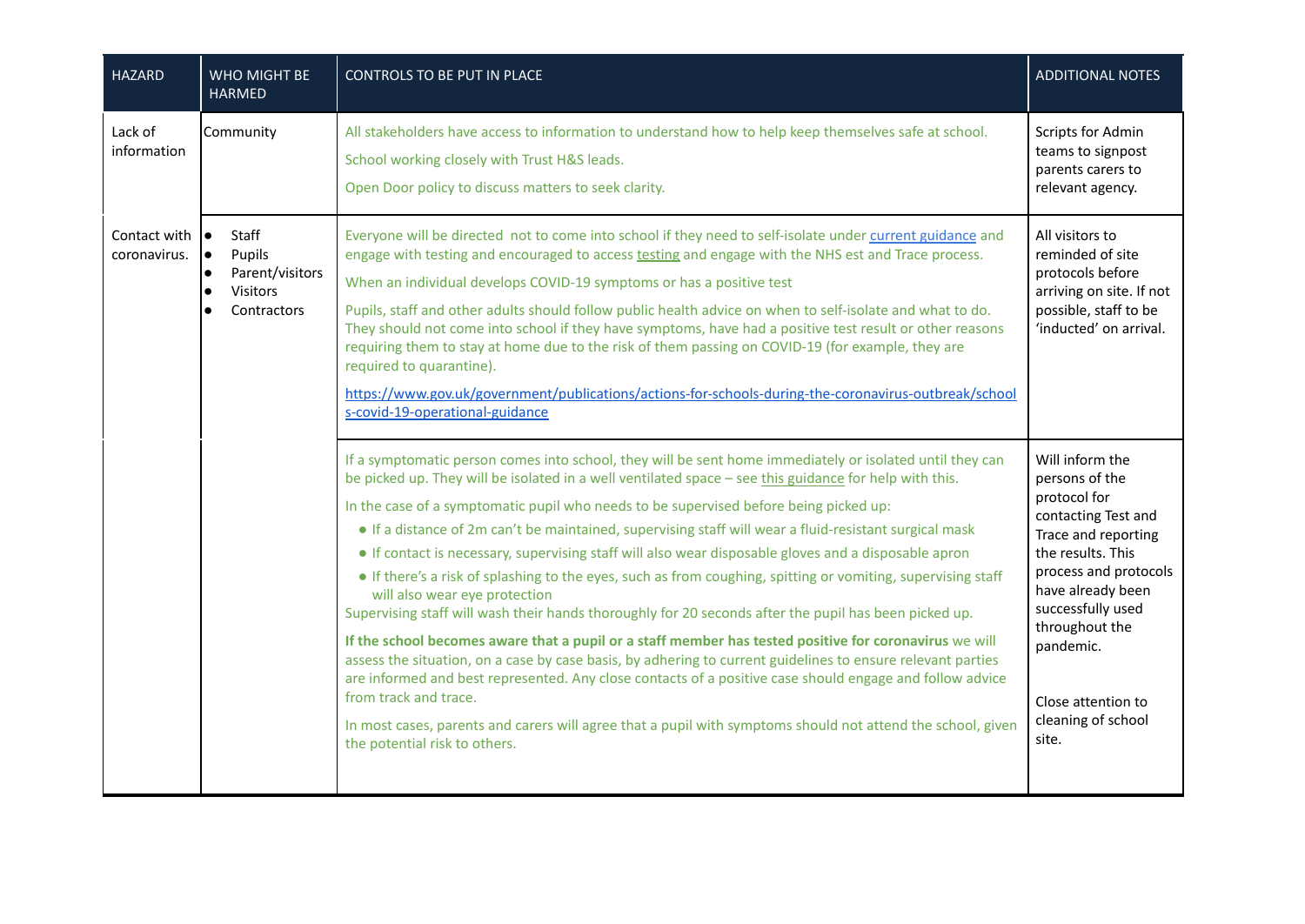| Positive<br>coronavirus<br>test result.                                      |                                                                                 | If a parent or carer insists on a pupil attending your school, we can take the decision to refuse the pupil if,<br>in our reasonable judgement, it is necessary to protect other pupils and staff from possible infection with<br>COVID-19. Our decision would need to be carefully considered in light of all the circumstances and current<br>public health advice.<br>LFT Tests are provided to all staff and staff such as peripatetic teachers. LFT are encouraged for regular<br>completion. Any positive tests lead to a colleague requiring a PCR test. If asymptomatic, a colleague is to<br>self-isolate until they have received a negative PCR test.                                                                                                                                                                     | LFTs ordered regularly<br>to maintain stocks.            |
|------------------------------------------------------------------------------|---------------------------------------------------------------------------------|--------------------------------------------------------------------------------------------------------------------------------------------------------------------------------------------------------------------------------------------------------------------------------------------------------------------------------------------------------------------------------------------------------------------------------------------------------------------------------------------------------------------------------------------------------------------------------------------------------------------------------------------------------------------------------------------------------------------------------------------------------------------------------------------------------------------------------------|----------------------------------------------------------|
| Contact with<br>coronavirus<br>whilst<br>traveling to<br>and from<br>school. | $\bullet$ Staff<br>• Pupils<br>• Parent/visitors<br>• Visitors<br>• Contractors | Parents/carers who need to access the site for meetings, drop off and pick up pupils from site will be told<br>through communications regarding our collecting and meeting approaches e.g.staggered and appointment.                                                                                                                                                                                                                                                                                                                                                                                                                                                                                                                                                                                                                 | We continue to<br>communicate with<br>the infant school. |
| Spreading<br>infection<br>due to poor<br>ventilation.                        |                                                                                 | Classrooms will be well ventilated by:<br>Ventilation is key - not wind tunnels, throughout the day.<br>$\bullet$<br>At least 2 windows will be open in each classroom and one window in a shared working area<br>$\bullet$<br>Internal door to remain propped open whenever possible<br>$\bullet$<br>Intermittently during the day. e.g. end of lessons and break times, open all doors and windows to<br>$\bullet$<br>create a new circulation of fresh air<br>Any poorly ventilated spaces will be identified and steps taken to improve fresh air flow in these areas.<br>Particular consideration when holding events where visitors such as parents are on site, for example,<br>school plays or where staff are gathering.<br>The need for increased ventilation will be balanced with maintaining a comfortable temperature. |                                                          |